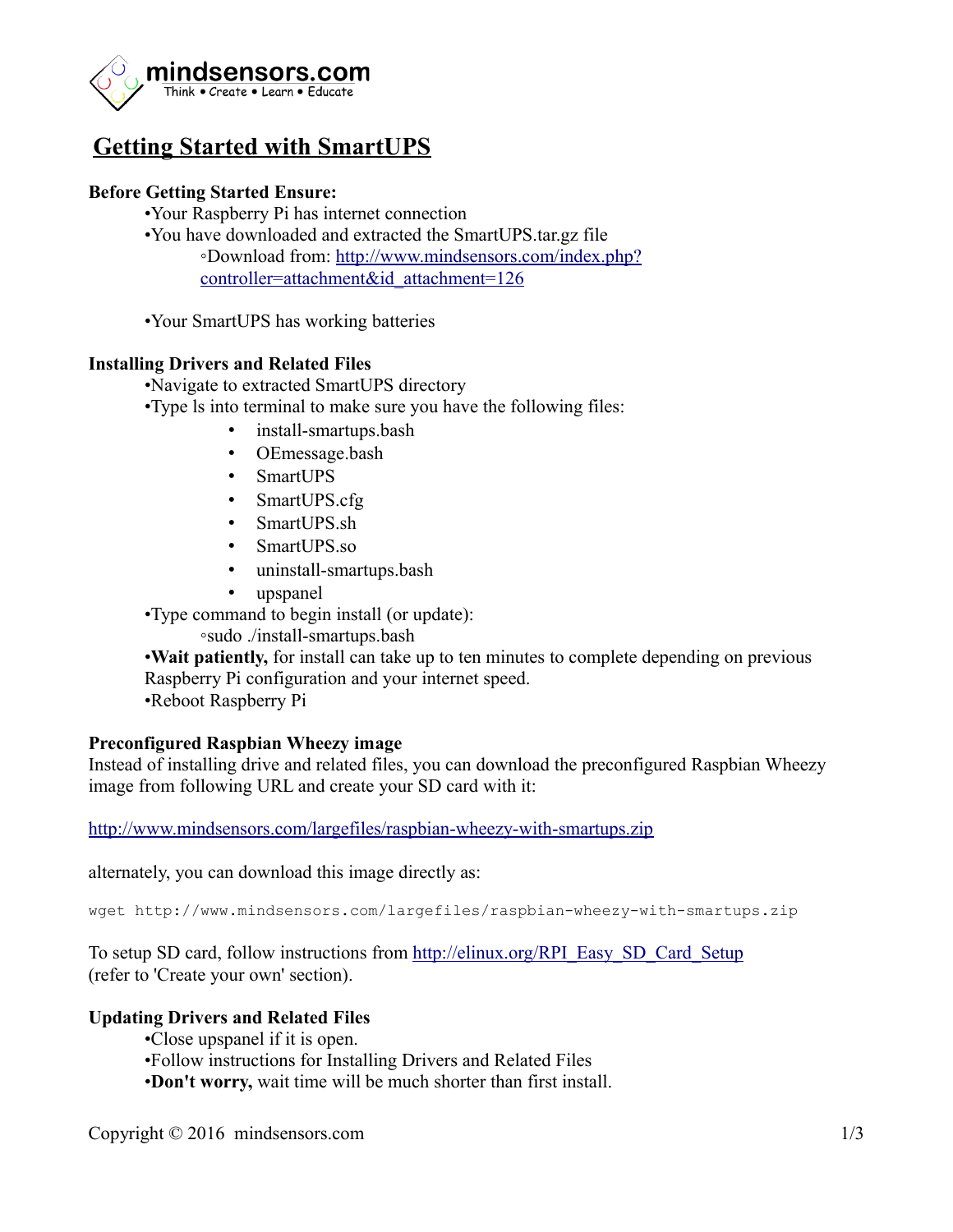#### **Connecting Power**

•Connect USB cable to micro-USB port of SmartUPS for input power.

•Connect USB cable to USB port of SmartUPS for output power.

•Connect other end of output power micro-USB cable to Raspberry Pi.

#### **Connecting I2C**

- •Connect I2CAccessPB onto GPIO pins.
- •Insert male end of I2C cable to I2CAccessPB with arrow (brown wire) to GND.
- •Break tab over SmartUPS I2C pins.
- •Connect female end of I2C cable to SmartUPS I2C pins with arrow (brown wire) to GND.



# **Adding Plugin to lxpanel**

•Right click the lxpanel task bar at the bottom of the screen and select Panel Settings